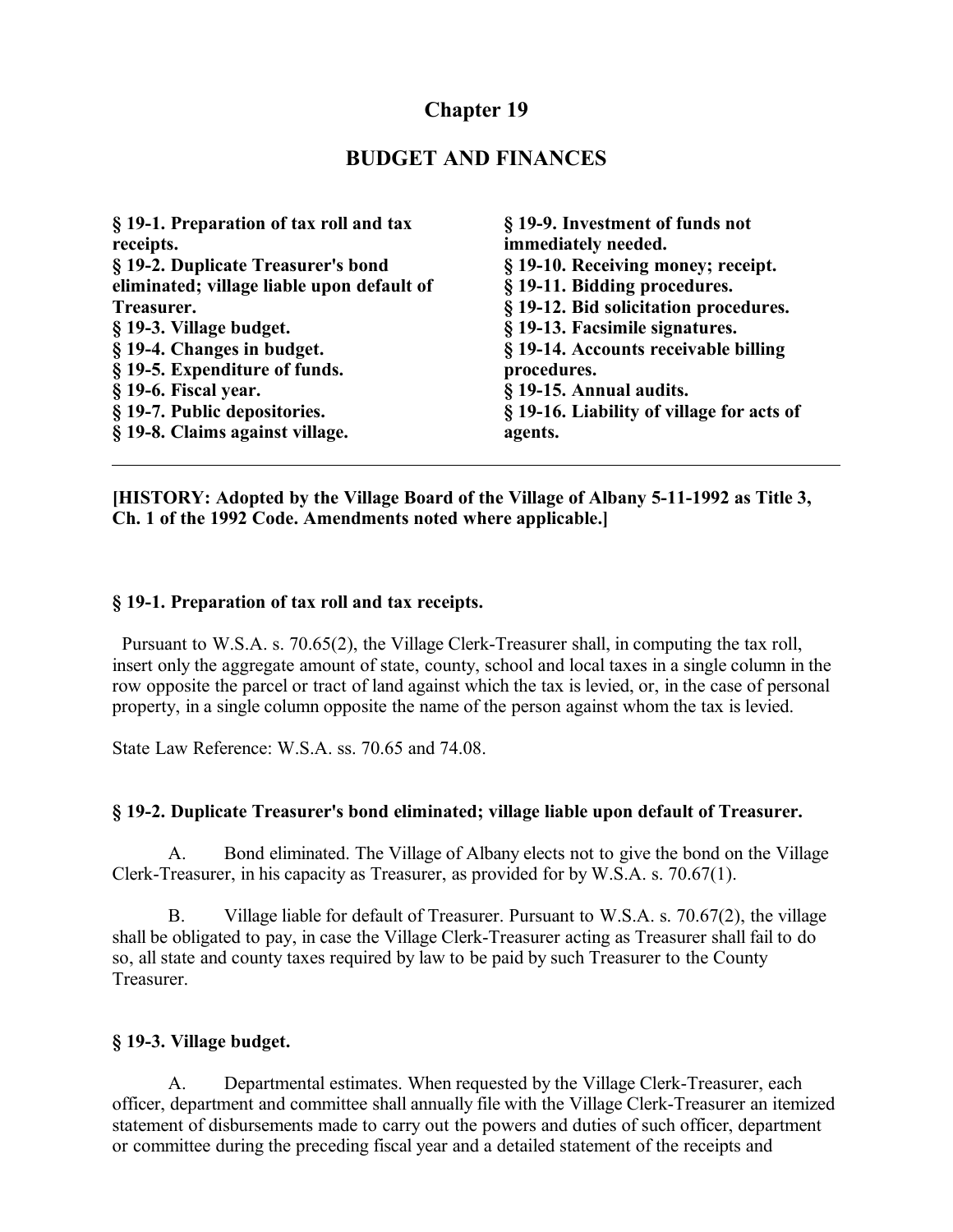disbursements on account of any special fund under the supervision of such officer, department or committee during such year and of the conditions and management of such fund; also detailed estimates of the same matters for the current fiscal year and for the ensuing fiscal year. Such statements shall be presented in the form prescribed by the Village Clerk-Treasurer and shall be designated as "departmental estimates," and shall be as nearly uniform as possible for the main division of all departments.

B. Consideration of estimates. The Village Board's Finance Committee shall consider such departmental estimates in consultation with the department head and develop a budget amount for such department or activity.

C. Form of proposed budget. Each year the Finance Committee of the Village Board shall prepare and submit to the Board a proposed budget, presenting a financial plan for conducting the affairs of the village for the ensuing calendar year. The budget shall include the following information:

(1) The actual expenditures of each department and activity for the expired portion of the current year, and last preceding fiscal year, and the estimated expense of conducting each department and activity of the village for the remainder of the current year and ensuing fiscal year, with reasons for any proposed increase or decrease as compared with actual and estimated expenditures for the current year.

(2) An itemization of all anticipated income of the village from sources other than general property taxes and bonds issued, with a comparative statement of the amounts received by the village from each of the same or similar sources for the last preceding and current fiscal year.

(3) An estimate of the amount of money to be raised from general property taxes which, with income from other sources, will be necessary to meet the proposed expenditures.

(4) All existing indebtedness of the village, including the amount of interest payable and principal to be redeemed on any outstanding general obligation bonds of the village and any estimated deficiency in the sinking fund of any such bonds during the ensuing fiscal year.

(5) Such other information as may be required by the Board and by state law.

D. Copies of budget. The Village Clerk-Treasurer shall provide a reasonable number of copies of the budget summary thus prepared for distribution to citizens. The entire fiscal budget shall be available for public inspection in the office of the Village Clerk-Treasurer during regular office hours.

E. Report and hearing.

(1) The Finance Committee shall make a report no later than the Village Board's first November meeting. The report shall include the estimated cost of improvements, as well as the estimated cost of operating the various departments and all other costs, including interest charges, for which money will have to be raised by taxation during the following year.

(2) The Finance Committee shall submit to the Board at the time the annual budget is submitted the draft of an appropriation ordinance providing for the expenditures proposed for the ensuing fiscal year. Upon the submission of the proposed appropriation ordinance to the Board, it shall be deemed to have been regularly introduced therein.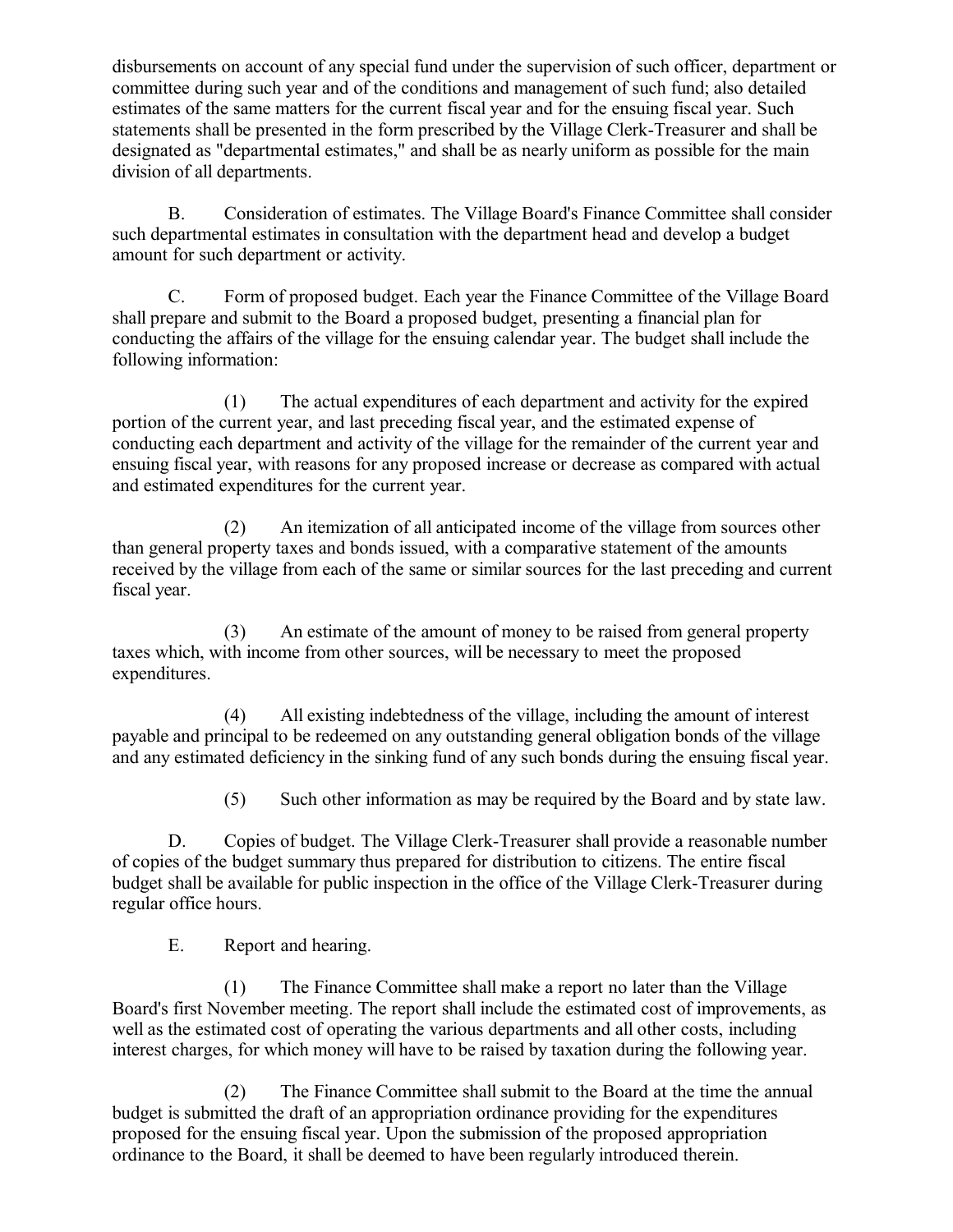(3) A summary of each budget and notice of the time and place where such budget and detail is available for public inspection and notice of the time and place for holding the public hearing thereon shall be published in a newspaper of general circulation in the village or legally posted at least 15 days prior to the time of such public hearing.

(4) Not less than 15 days after the publication of the proposed budget and the notice of hearing thereon, the public hearing shall be held at the time and place stipulated, at which time any resident or taxpayer of the village shall have an opportunity to be heard on the proposed budget. The budget hearing may be adjourned from time to time. Following the public hearing, the proposed appropriation ordinance may be changed or amended and shall take the same course in the Village Board as other ordinances.

### **§ 19-4. Changes in budget.**

 The amount of the tax to be levied or certified, the amounts of the various appropriations and the purposes thereof shall not be changed after approval of the budget except upon the recommendation of the Village President and upon a two-thirds vote of the entire membership of the Village Board. Notice of such transfer shall be given by publication within eight days thereafter in the official village newspaper.

### **§ 19-5. Expenditure of funds.**

 No money shall be drawn from the Treasury of the village nor shall any obligation for the expenditure of money be incurred, except in pursuance of the annual appropriation in the adopted budget or when changed as authorized by § 19-4 of this chapter. At the close of each fiscal year any unencumbered balance of an appropriation shall revert to the general fund and shall be subject to reappropriation; but appropriations may be made by the Board, to be paid out of the income of the current year, in furtherance of improvements or other objects or works which will not be completed within such year, and any such appropriation shall continue in force until the purpose for which it was made shall have been accomplished or abandoned.

#### **§ 19-6. Fiscal year.**

The calendar year shall be the fiscal year.

State Law Reference: W.S.A. s. 61.51(3).

### **§ 19-7. Public depositories.**

 The Village Board shall designate the public depository or depositories within this state within which village funds shall be deposited, and when the money is deposited in such depository in the name of the village, the village officials and bondsman shall not be liable for such losses as are defined by state law. The interest arising therefrom shall be paid into the Village Treasury. Pursuant to state law, designated public depositories shall be required to pledge United States Treasury notes equal in amount to any uninsured balance of the village's deposit.

State Law Reference: W.S.A. s. 62.12(7).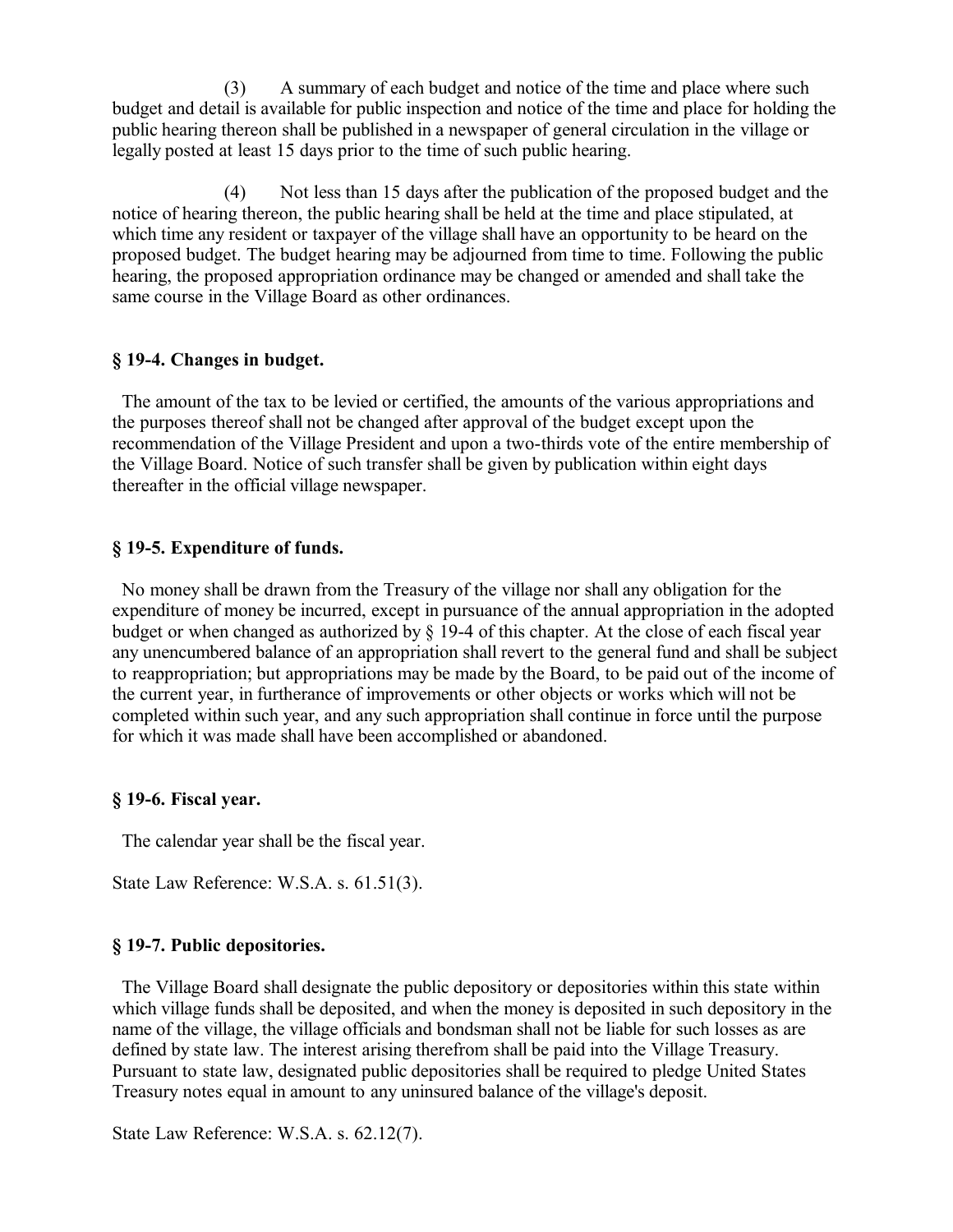### **§ 19-8. Claims against village.**

A. Claims to be certified. Prior to submission of any account, demand or claim to the Village Board for approval of payment, the Village Clerk-Treasurer shall certify, or cause to be endorsed thereon or on attached papers, that the following conditions have been complied with:

(1) That funds are available therefor pursuant to the budget.

(2) That the item or service was duly authorized by the proper official or agency and has been received or rendered in accordance with the purchasing agreement.

(3) That the claim is accurate in amount and a proper charge against the Treasury.

B. Board to audit accounts.

(1) No account or demand against the village, except as provided in Subsection C, shall be paid until it has been reviewed by the Village Board and an order drawn on the Village Clerk-Treasurer therefor. Every such account shall be itemized and certified as provided in Subsection A.

(2) All money paid out of the Village Treasury shall be paid upon an order signed by the Village President and countersigned by the Village Clerk-Treasurer, except that payments of regular wages or salaries shall be as provided in Subsection C below. The minutes of the proceedings of the Board, or a statement attached thereto, shall show to whom and for what purpose every such account was allowed and the amount. Routine and time-dependent statements, such as utility bills, may be paid by the Clerk-Treasurer without utilizing the procedures of this section.

C. Payment of regular wages or salaries. Regular wages or salaries of village officers and employees shall be paid by payroll, verified by the proper village official, department head, board or commission and filed with the Village Clerk-Treasurer in time for payment on the regular payday.

State Law Reference: W.S.A. s. 61.51.

### **§ 19-9. Investment of funds not immediately needed.**

 The Village Clerk-Treasurer may invest any village funds not immediately needed, pursuant to W.S.A. ss. 66.04(2) and 219.05.

### **§ 19-10. Receiving money; receipt.**

A. The Village Clerk-Treasurer and his deputies shall not receive any money into the Treasury from any source except on account of taxes levied and collected during the fiscal year for which they may then be serving without giving a receipt therefor in the manner specified by the Village Board.

B. Upon the payment of any money (except for taxes as herein provided), the Village Clerk-Treasurer shall make out a receipt, in duplicate, for the money so received. The Village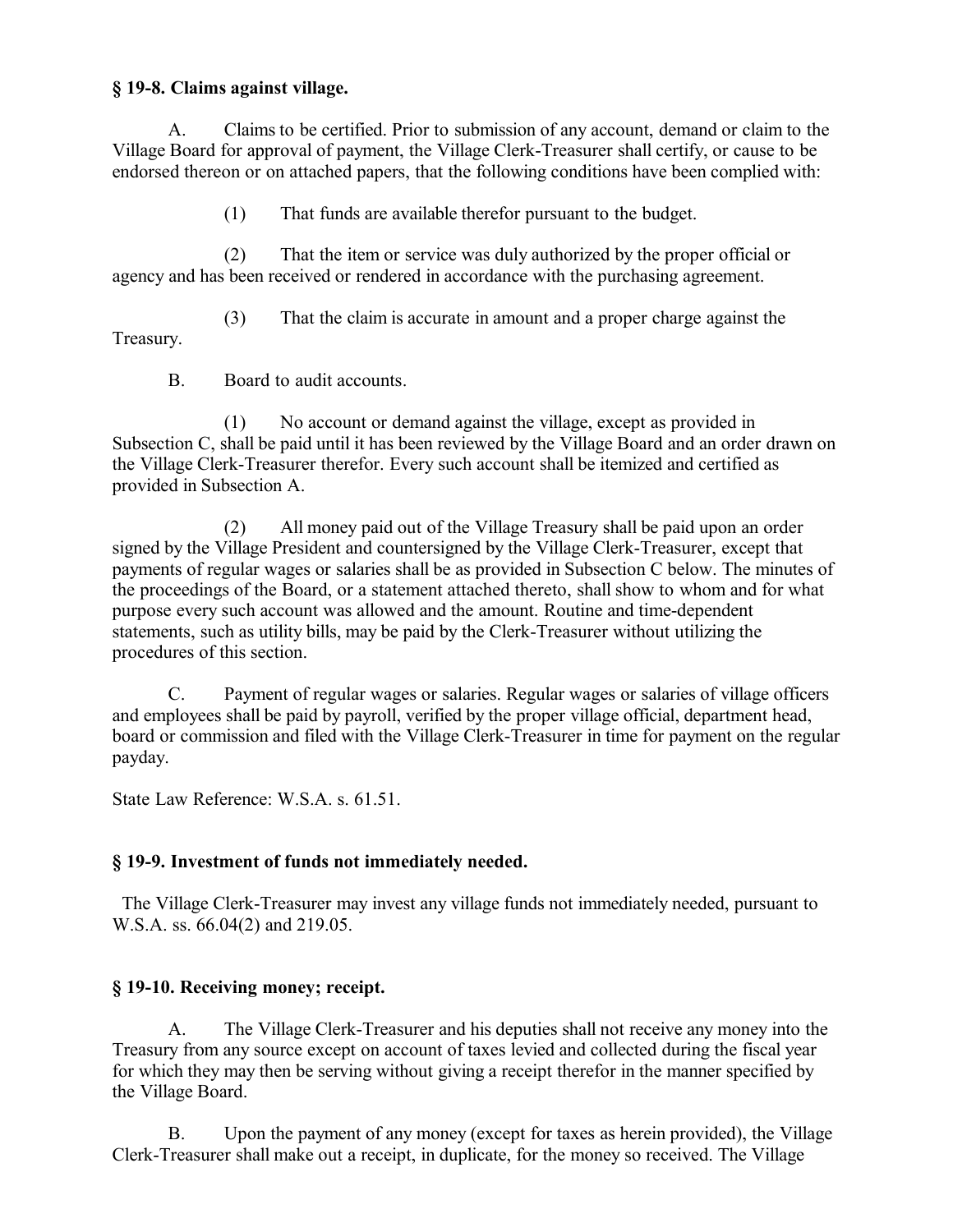Clerk-Treasurer shall charge the amount thereof to the Treasury and credit the proper account. The payment of the money to any receiving agent of the village or to the village or to the Village Clerk-Treasurer shall be safeguarded in such manner as the Village Board shall direct.

State Law Reference: W.S.A. s. 66.113.

# **§ 19-11. Bidding procedures.**

A. Adoption of city bidding procedures. Pursuant to W.S.A. s. 61.56, the village does hereby provide that as a complete alternative to the requirements of W.S.A. ss. 61.54, 61.55 and 66.29, and in lieu thereof, that the provisions of W.S.A. s. 62.15 shall be applicable to all village contracts for public construction over \$10,000. The authority vested in the Board of Public Works by W.S.A. s. 62.15 shall be exercised by the Village Board or by a committee designated by the Village Board.

B. Construction by the village. Any class of public construction may be done directly by the village without submitting the same for bids, provided that the same is authorized by a vote of 3/4 of all members of the Village Board.

# **§ 19-12. Bid solicitation procedures.**

A. Definitions. As used in this section, the following terms shall have the meanings indicated:

FORMAL BID -- The formal bid procedure is used for purchasing goods and services in an amount of \$10,000 and higher and in some instances in amounts less than this amount. The formal bid procedure requires a legal public notice and contains detailed, written specifications regarding the goods and services to be purchased and a number of specific conditions associated with the purchase.

INFORMAL QUOTATION -- A written request for quotation sent to vendors. The informal quotation is used for the purchase of goods and services in an amount less than \$10,000.

VERBAL QUOTATION FORM -- The village solicits verbal quotations on items the village purchases which are less than \$10,000. The results of the verbal quotations are recorded on a memorandum of verbal quotation form.

## B. Bid solicitation.

(1) Competitive bids or quotations shall be obtained before contracting to purchase articles, goods, wares, material services or merchandise which amount in bulk to more than \$1,000. Purchases up to \$1,000 may be made by either telephone quotations, informal written quotations or formal bid. Purchases from \$1,000 to \$10,000 shall be made by written quotation, telephone quotation or formal bid. Purchases of \$10,000 and over, pursuant to Subsection A above, shall be made by formal bid unless exempted from it by action of the Village Board.<sup>[1](#page-4-0)</sup>

<span id="page-4-0"></span><sup>&</sup>lt;sup>1</sup> Editor's Note: Amended at time of adoption of Code (see Ch. 1, General Provisions, Art. I).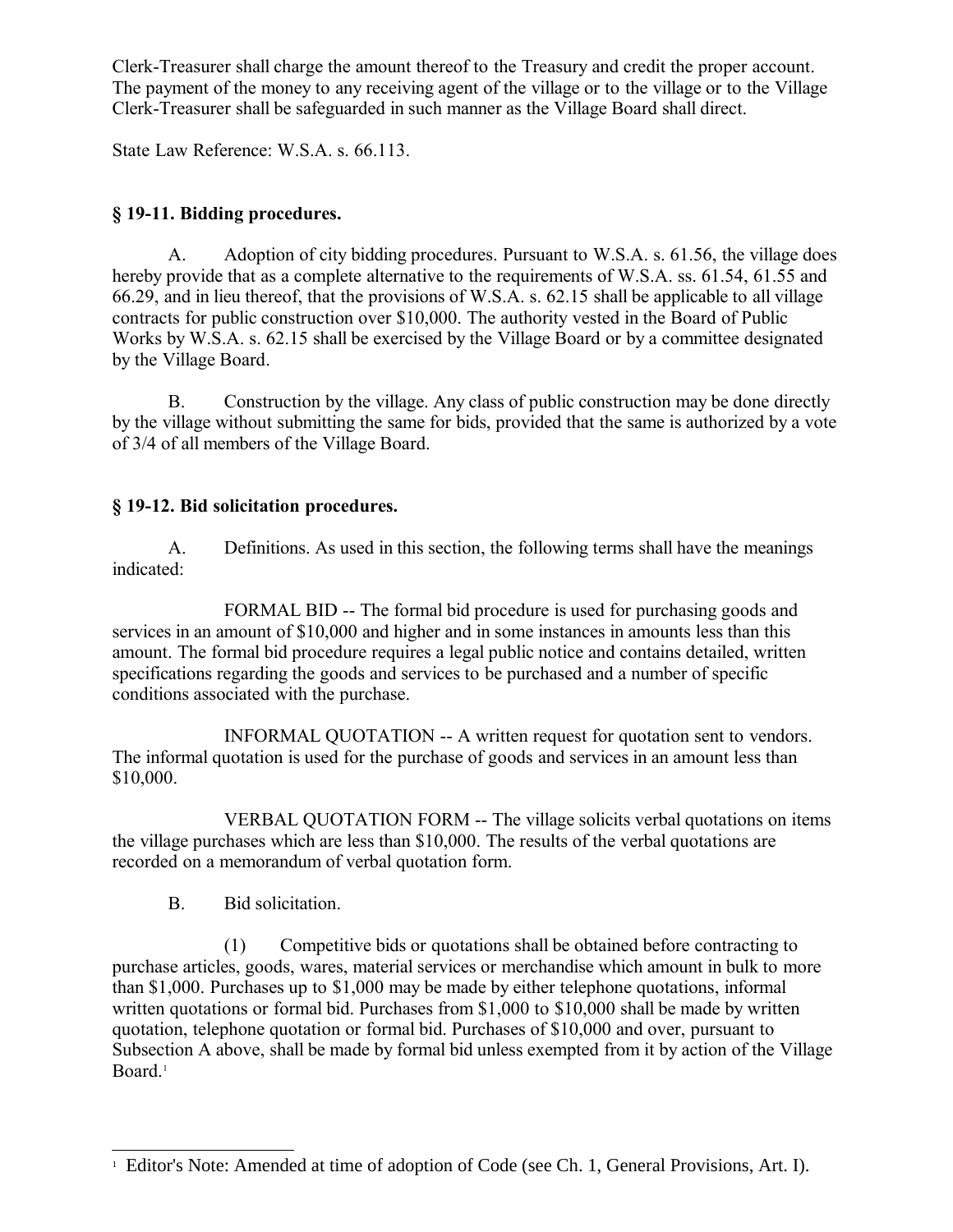(2) Verbal quotations for goods and services shall be secured from at least two qualified vendors, and the results of the quotations shall be recorded on the Memorandum of Verbal Quotation form and signed by the person receiving the quotations.

(3) Informal requests for written quotations shall be solicited from at least three qualified bidders on the request for quotation form. All written requests for quotations shall be issued by the applicable department heads and returned to and analyzed by the applicable department heads. Informal requests for written quotations may also be solicited by telephone. Vendors shall be given a reasonable time to respond to the request for an informal, written quotation and shall be given clear, concise specifications and informal bidding instructions to facilitate competitive bidding.

(4) When a formal bid is required or deemed to be in the best interests of the village, the bidding procedure shall follow the legal requirements associated with a Class 1 notice under state statute and the procedures normally associated with the formal bid proposal.

- (5) The formal bid proposal will contain at least the following information:
	- (a) The bid number.

(b) A detailed description of the goods and services required, including enough information about the items or services required so that more than one vendor can meet the specifications.

(c) The time, date and place the bids will be opened.

(d) The address to which the bids shall be mailed or delivered. Instructions to bidders shall include such information as delivery dates, transportation charges, proposal prices, conditions for guaranteeing the proposal, payment terms, right of rejection of proposals, right to reject merchandise, insurance requirements, alternative proposal consideration, tax information and other appropriate information regarding the awarding and execution of the contract and contract considerations.

(e) The bid proposal shall also include a section on special provisions, including guaranties and service considerations, trade-in considerations and other information relating to special conditions.

(6) Specifications for all items purchased shall be developed with the full involvement and participation of the using departments. However, the Village Clerk-Treasurer shall ensure that the specifications are sufficiently broad enough that competition in the bidding process is preserved.

### **§ 19-13. Facsimile signatures.**

 In lieu of the personal signatures of the Village Clerk-Treasurer and Village President, there may be affixed on order checks the facsimile signatures of such persons adopted by them and approved by the Village Board, but the use of the facsimile signature shall not relieve such official from any liability to which he is otherwise subject, including the unauthorized use thereof.

#### **§ 19-14. Accounts receivable billing procedures.**